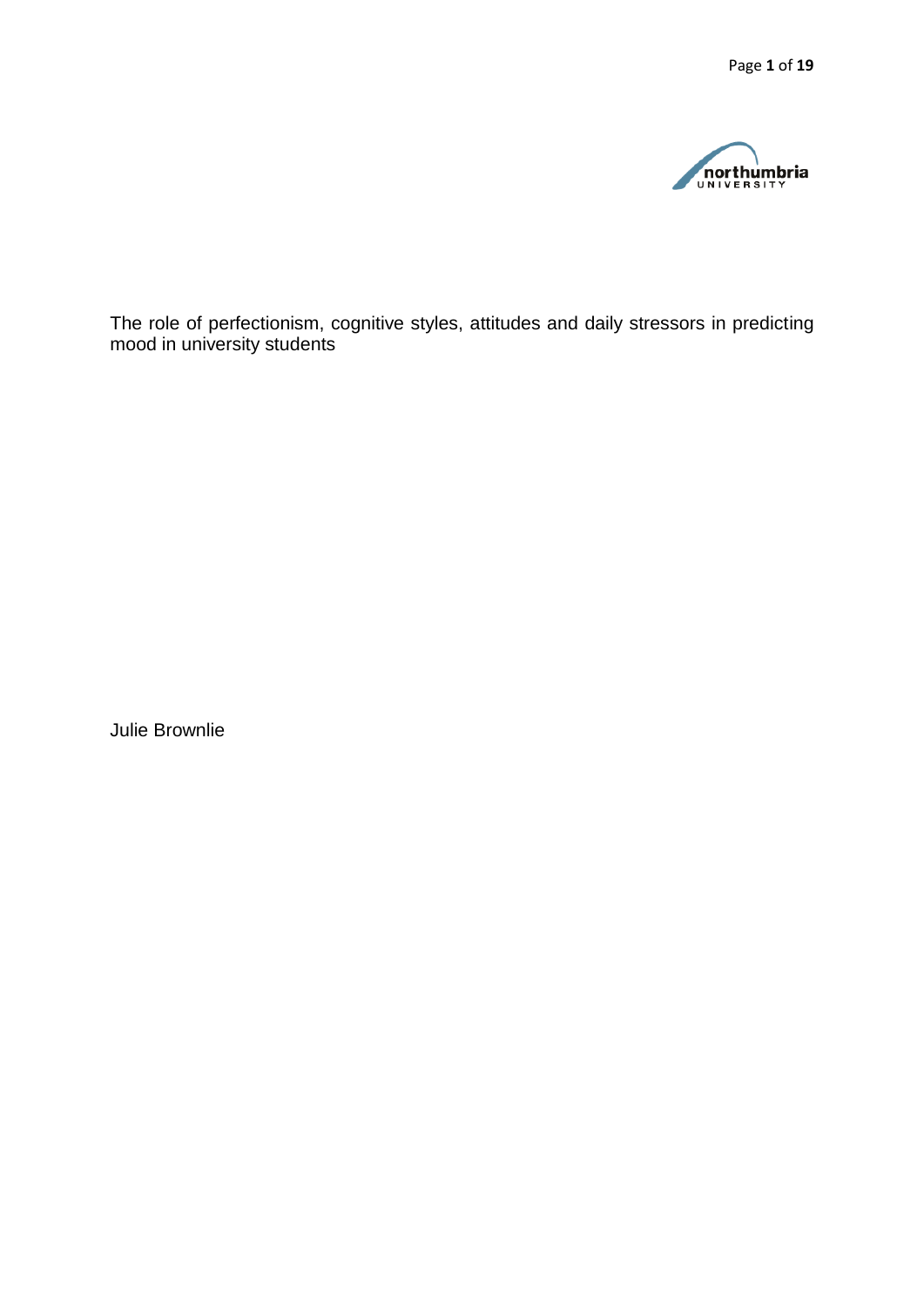# **ABSTRACT**

The current study investigated the extent to which depression can be predicted by Beck's theory, the hopelessness theory and the perfectionism model of depression, using a correlational design. Self report measures of cognitive styles, dysfunctional attitudes, perfectionism, stress and depression were completed by 30 university students, which were analysed using a series of multiple regressions. The results revealed perfectionism was not significantly correlated with depression. Both negative cognitive styles and dysfunctional attitudes were found to predict high depression scores, however neither appeared to be a more accurate predictor than the other. It was found that both stress and dysfunctional attitudes contributed significantly to the prediction of high depression scores. However, when combining cognitive styles and stress, only negative cognitive styles made a significant contribution to the prediction of high depression scores. Therefore, the results do not provide support for the perfectionism model of depression. The findings however, do support the cognitive vulnerability proposed by both the hopelessness theory and Beck's theory, although were only found to support the diathesis-stress component of Beck's theory of depression. Implications for the treatment of depression and future directions are also discussed.

| KEY<br>WORDS: | <b>BECK'S</b><br><b>THEORY</b> | <b>HOPELESSNESS</b><br>THEORY | PERFECTIONISM<br>MODEL | <b>DEPRESSION</b> | <b>STRESS</b> |
|---------------|--------------------------------|-------------------------------|------------------------|-------------------|---------------|
|               |                                |                               |                        |                   |               |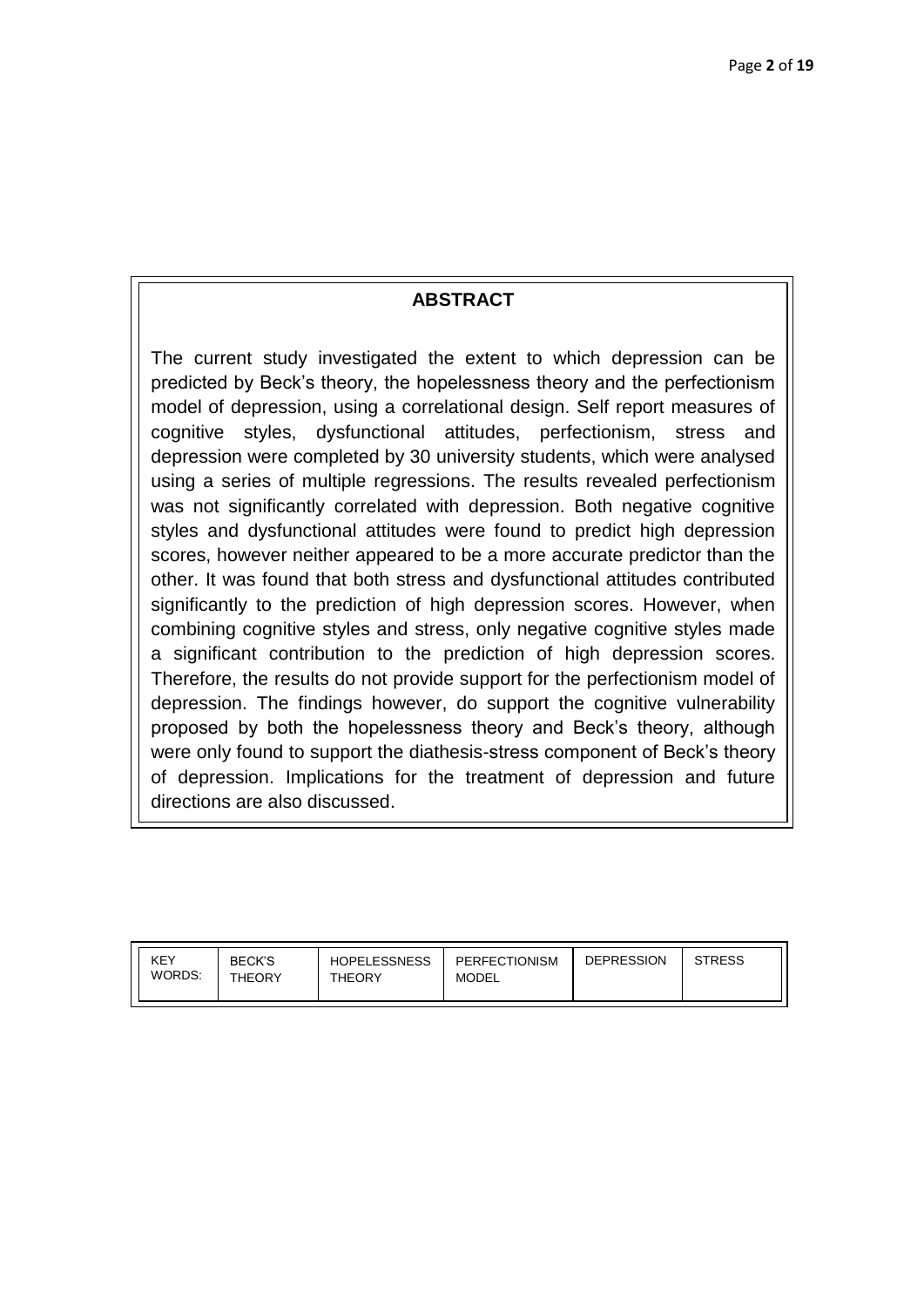#### **Introduction**

Depression is a psychological disorder that affects many individuals, statistics show that depression affects 9% of individuals in any given year and approximately 16% of adults will experience depression at some point in their life (Kessler et al, 2003). As well as being a common disorder, it is also a debilitating one, with suffers experiencing multiple episodes across their life time, with the risk of recurrence increasing with each successive episode (Solomon et al, 2000). Therefore it is important to fully understand the causes of depression, which thus gives rise to the formation of appropriate treatments for individuals experiencing depression.

Over the years numerous models have been developed to explain the aetiology of depression. More recent conceptualisations have implemented a diathesis-stress framework for explaining the cause of depression (e.g. Abramson, Seligman & Teasdale, 1978). Here it is suggested that some individuals possess vulnerability or diathesis for depression, depression can then be activated in vulnerable individuals in the presence of stressful life events. The following section will discuss three theories which follow a diathesis- stress conceptualisation and how these theories have been used to explain the aetiology of depression.

The first of these theories is Beck's (e.g. 1979) theory of depression. This theory has been very influential in its field and is consequently the theoretical underpinning of cognitive therapy for depression. Beck explains that negative early experiences in an individual's life can lead to the development of negative schema or dysfunctional attitudes about the self, world and future. Negative views of the self include feelings of inadequacy and deprivation which lead to an individual feeling undesirable, worthless and critical of themselves. The person may also believe that they lack the attributes to achieve happiness. Negative views of the future represent individuals making long range projections with the assumption that current difficulties will continue indefinitely and the expectation of failing in all future tasks. Negative views of experiences involve an individual perceiving the world as making demands on them, providing obstacles to reaching life goals and the negative misinterpretation of interactions when more plausible, realistic explanations are available. These three cognitive patterns form a cognitive triad which cause an individual to regard them self, the future and experiences in an idiosyncratic manner. The schema or dysfunctional attitudes therefore constitute a vulnerability an individual may possess for depression. They can be latent for long periods of time but can be triggered by stressful situations. As these schemas become more active the individual is said to lose control over thinking processes and unable to invoke more appropriate schemas. The schemas are activated by specific circumstances which are related to the experiences responsible for the development of the schema earlier in life. For example a disruption of a marriage may activate a schema related to loss, developed in childhood due to the death of parent. When these schemas are activated later in life, they validate a person's negative concepts and create negative automatic thoughts which are characterised as negative self-statements or internal verbalisations. Negative automatic thoughts include overgeneralization, magnification of negative events, minimisation of positive events, and personalisation. Individuals have no control over these automatic thoughts, which they believe to be true and which consequently lead to the symptoms experienced in depression. In short, negative life events interact with dysfunctional attitudes/schemas developed early in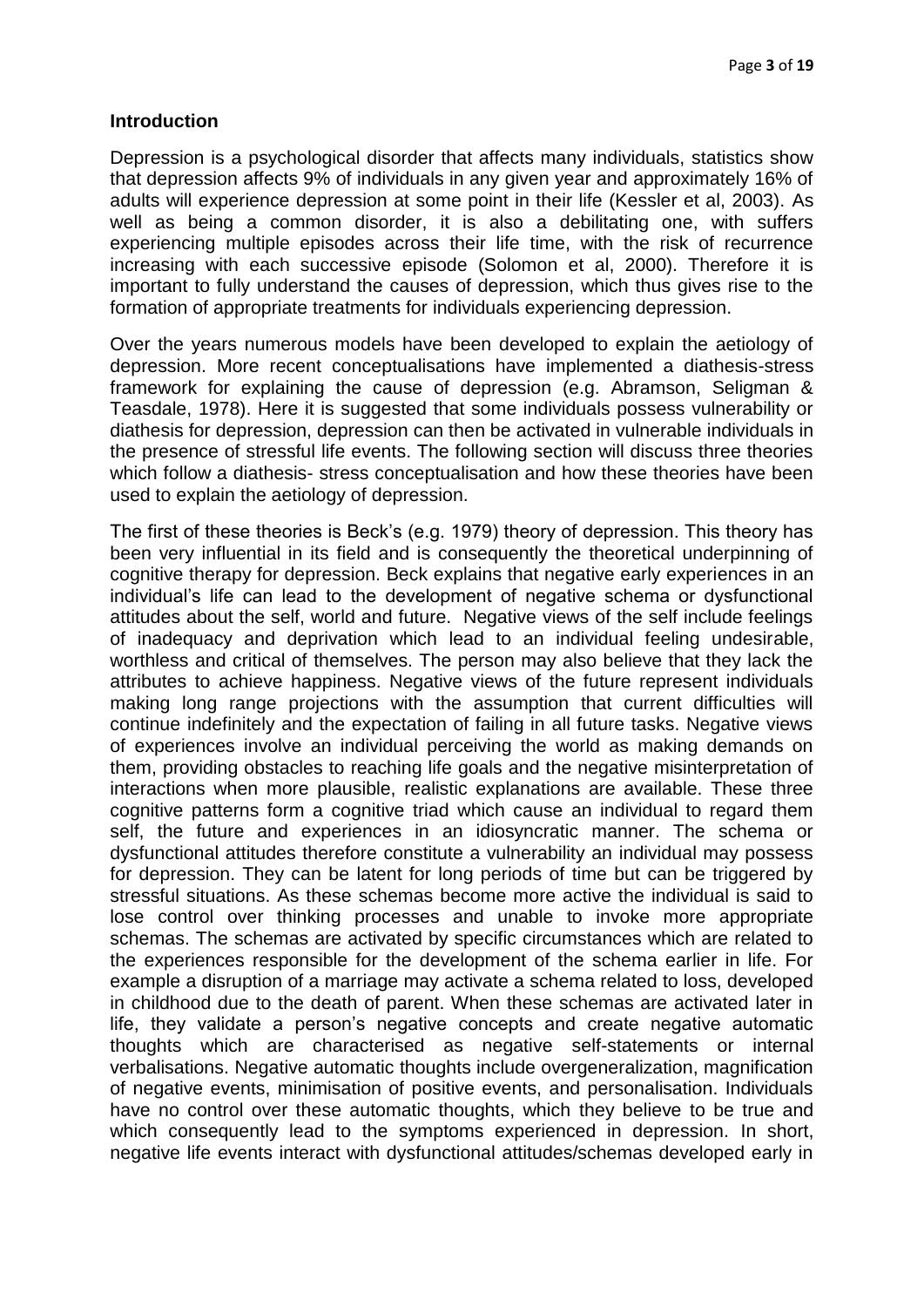life, to increase the frequency of automatic thoughts, which in turn leads to the development of depression.

Support provided for this theory of depression has been somewhat mixed. Abela and D'Alessandro's (2002) findings support Beck's theory (e.g. 1979) of depression. They carried out a longitudinal study in which depression and dysfunctional attitudes were measured at three time points. Students applying to university were tested before an admissions decision, just after receiving an admissions result, and then four days later. It was found that individuals with dysfunctional attitudes are more likely to show increases in depressed mood following the occurrence of negative events. Joiner, Metalsky, Lew and Kloeck (1999) also provide support for Beck's theory in a prospective investigation. The authors measured university students' dysfunctional attitudes and depressive symptoms before and after examinations. Results show that students high in dysfunctional attitudes experienced increases in depressive symptoms, but only in the presence of a low exam grade. However students with high levels of dysfunctional attitudes but a high examination grade did not experience symptom increases, along with students low in dysfunctional attitudes. In a third investigation Olinger, Kuiper and Shaw (1987) carried out a cross-sectional study in which the results indicated that the combination of high negative events and high dysfunctional attitudes successfully predicted high depression scores. This therefore also supports the predictions of Beck's theory of depression. Robins, Block and Peselow (1990) provide further support for Beck's theory, they report that depressed patients reported more dysfunctional attitudes and a greater number of recent negative events. However some researchers have been unable to provide support for the diathesis-stress aspect of Beck's theory. Barnett and Gotlib (1990) reported that dysfunctional attitudes did not interact with negative events to predict increases in depressive symptoms. Therefore it still remains undecided in the literature whether Becks theory can provide an accurate account for the aetiology of depression.

Another cognitive theory of depression, the hopelessness theory, developed by Abramson, Metalsky and Alloy (1989) also provides an account for depression following a diathesis-stress framework. The theory specifies a cognitive vulnerability to depression, which in the presence, but not the absence of negative life events causes hopelessness; this in turn leads to the development of depressive symptoms. However, in contrast to Beck's (e.g. 1979) theory, the hopelessness theory (Abramson et al.) explains a cognitive vulnerability in terms of negative inferential styles as opposed to the formation of schema early in life. It is hypothesised that an individual may possess three depressogenic inferential styles which make them vulnerable to depression. These styles include inferences about why a negative event occurred, inferences about the consequences that will result from the occurrence of the event, and inferences about the self given the occurrence of the event. If an individual attributes internal, stable and global causes to a negative life event, infers negative consequences and negative characteristics about the self, this increases the likelihood an individual will develop hopelessness. Hopelessness is said to be the proximal cause of depression, and therefore leads to the development of depression. Furthermore, if an individual does not hold a general tendency to infer global and stable causes, negative consequences and negative characteristics about the self to the negative events then it is less likely the individual will develop hopelessness in the presence of negative events.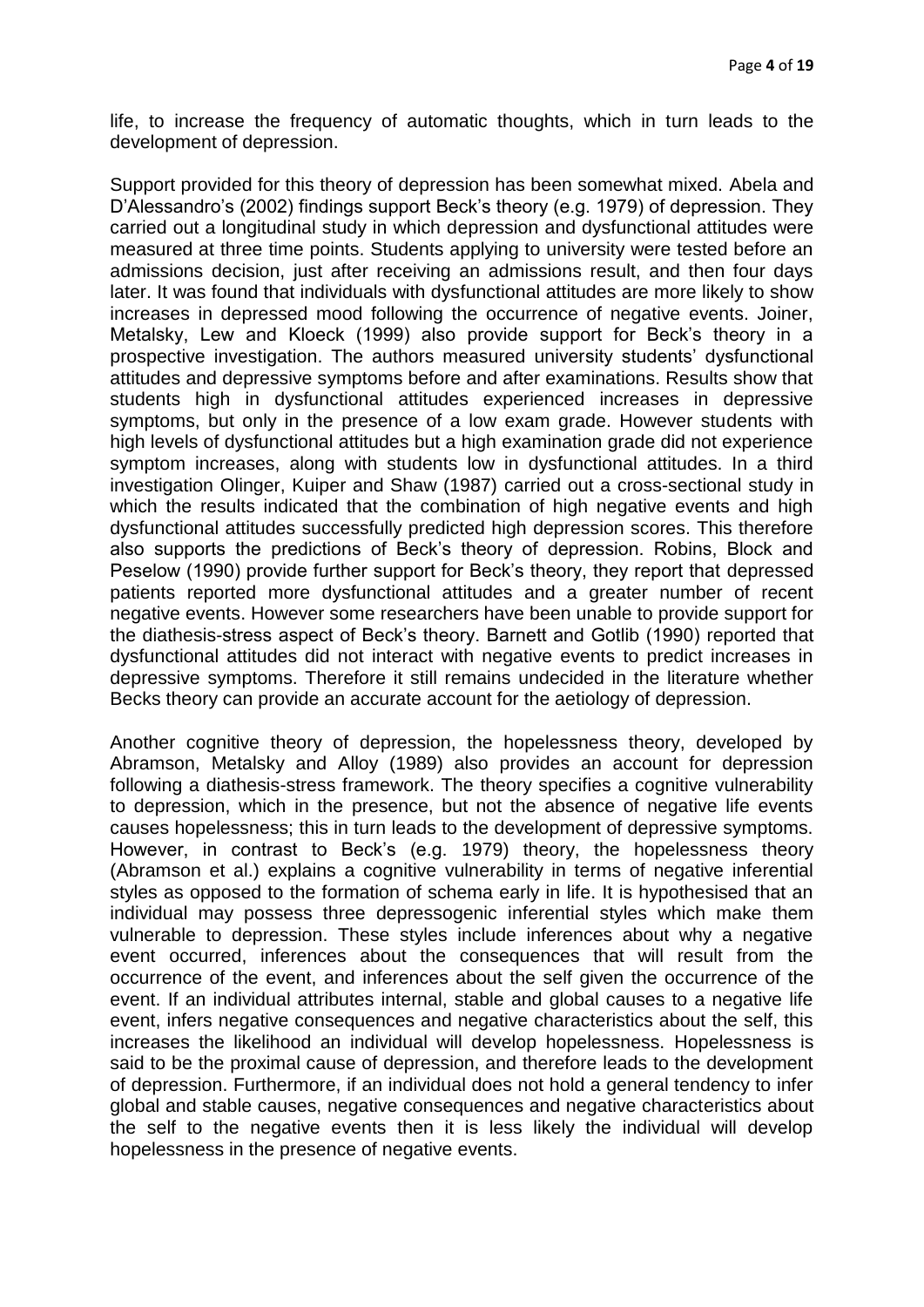Metalsky and Joiner (1992) tested the hopelessness theory (Abramson et al. 1989) of depression using a prospective design. Students completed measures of depressive symptoms, anxious symptoms and hopelessness, and then again five weeks later, measures of naturally occurring stressors were also taken. Consistent with the theory, cognitive vulnerability and stress interacted to predict the onset of depressive symptoms. Furthermore this interaction was not provided for the prediction of anxious symptoms, suggesting the theories specificity to depression. Also using a prospective methodology, Metalsky, Joiner, Hardin and Abramson (1993) provided further evidence for the theory. It was found that exam failure interacted with attribution style to predict later depression. More recent evidence (Hankin, Abramson & Siler, 2001) has shown that in adolescents, the cognitive styles and stress interaction featured in the hopelessness theory, could predict an increase in depressive symptoms between initial assessment and five weeks later. Although these investigations provide support for this theory of depression, some studies in which the hopelessness theory (Abramson et al.) and Beck's (e.g. 1979) theory have been compared, have concluded that Beck's theory provides a better account for predicting depressive symptoms. For example, Lewinsohn, Rohde and Joiner (2001) found support for the diathesis-stress component of Beck's theory, but not the diathesis-stress component of the hopelessness theory (Abramson et al.). However on the other hand, others have concluded that the hopelessness theory (Abramson et al.) serves as a more accurate explanation. For example, Haeffel et al (2003) report that negative cognitive styles were more accurately and consistently associated with depressive symptoms than dysfunctional attitudes.

The third model conceptualises a vulnerability to depression in terms of perfectionistic personality styles as opposed to a cognitive vulnerability. In 1991a, Hewitt and Flett introduced the idea that perfectionism is a multidimensional construct displaying three dimensions, not simply a unitary cognitive process directed at oneself. Instead perfectionism also constitutes motivational behaviours and interpersonal components too. In Beck's (e.g. 1979) theory of depression perfectionistic cognitions are identified as a set of dysfunctional attitudes, however only self directed cognitions are taken into account. Hewitt and Flett (1991a) propose three distinct personality traits or dimensions that constitute perfectionism; self oriented perfectionism, other oriented perfectionism and socially prescribed perfectionism. Self-oriented perfectionism involves self- directed perfectionistic behaviours, such as setting unrealistic standards for oneself and strictly evaluating and criticising ones behaviour. This also involves a motivational component in which an individual strives to attain perfection across all situations. Other-oriented perfectionism involves the expectations and beliefs about the capabilities of others, involving unrealistic standards for others and evaluating others performances stringently. Therefore similar to self oriented, but instead directed at others rather than the self. Socially prescribed perfectionism is directed at oneself however based on the perceived ideals of others. This involves the need for an individual to attain standards and expectations prescribed by significant others. Individuals hold the perception that others hold unrealistic standards for them, are critical and put pressure on them to be perfect. The authors also suggested that these three dimensions of perfectionism may be differentially related to various forms psychopathology.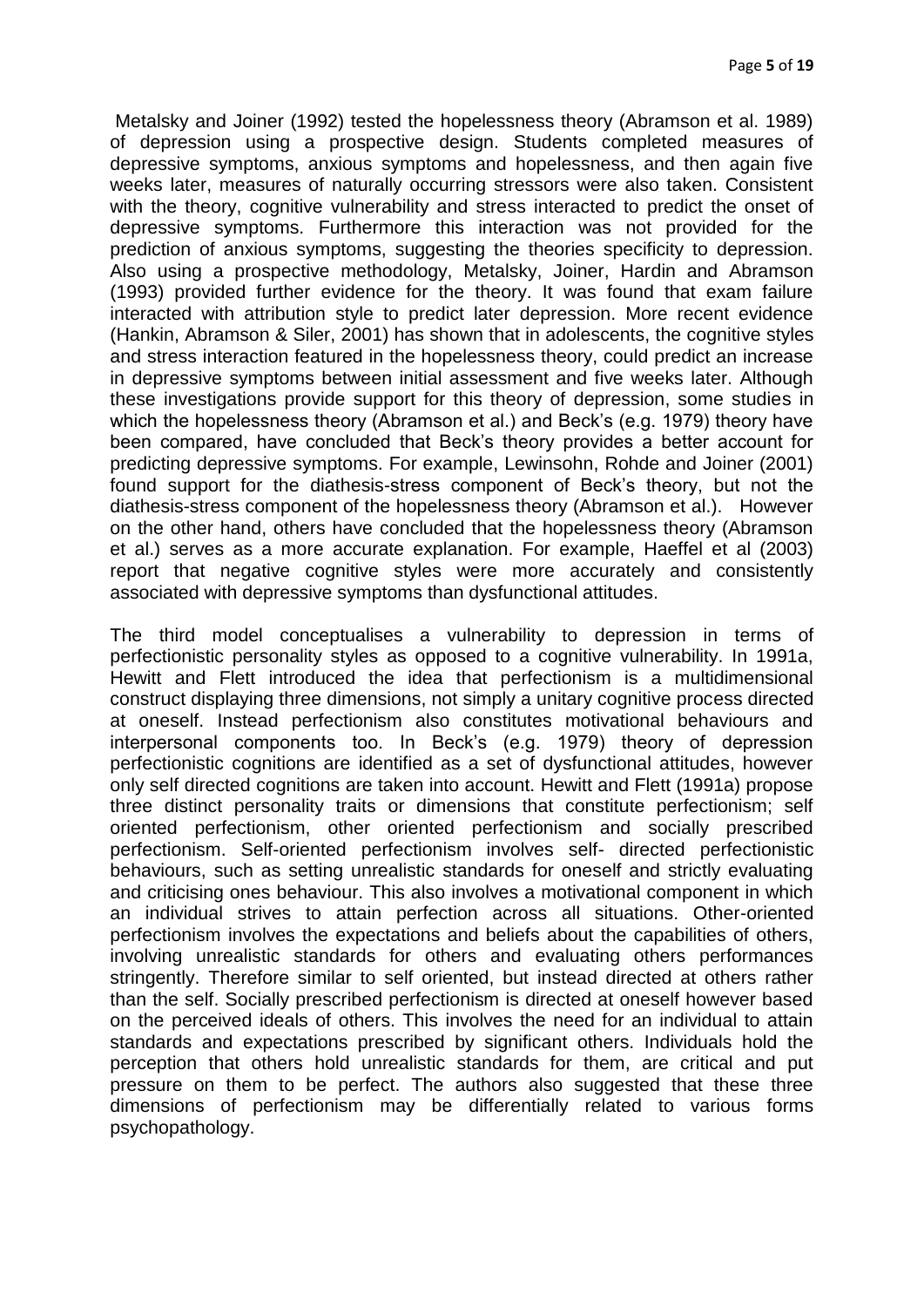It was then demonstrated by Hewitt and Flett (1991b) that depressed psychiatric patients had higher levels of self-oriented perfectionism and socially prescribed perfectionism in comparison to a matched group of non-psychiatric controls. However it was also found that anxiety patients also reported higher levels of socially prescribed perfectionism than the control group. This was taken to perhaps suggest that self-oriented perfectionism may be specific to depression, where as socially prescribed perfectionism may be more related to general psychopathology. Hewitt and Flett (1993) then went on to propose a model of perfectionism for the aetiology of depression, following a diathesis-stress framework. In this model perfectionistic styles are referred to as a vulnerability factor for depression. Stressors which are congruent with a perfectionistic style then trigger depression in vulnerable individuals. It was suggested that an individual with this vulnerability is more likely to develop depression if the stressor is congruent as the individual is more likely to interpret this as distressing. For example, individuals with high self oriented perfectionism may develop depression after experiencing achievement or self-related stressors as this is congruent with the characteristics of the perfectionistic style. Where as an individual with high socially prescribed perfectionism is more likely to develop depression in the presence of social stressors disrupting a person's ability to meet others expectations. The authors also provided support for this hypothesis, in demonstrating the interaction of self oriented and socially prescribed perfectionism with congruent stressors to predict depression in a patient sample.

Furthermore Chang and Sanna (2001) found that all three perfectionism dimensions predicted depressive symptoms in university students across a two month period. However although support for the idea that perfectionistic styles may cause depression has been recorded, some researchers have not been able to provide support as strong for the perfectionism model (Hewitt & Flett, 1993). For example, Hewitt and Flett (1996) tested the model measuring depression in an initial assessment and again four months later. It was found that self-oriented perfectionism interacted with congruent stressors to predict depression over time. However, although socially-prescribed perfectionism predicted depression over time it did not interact with stressors to predict depression as the model would suggest. Therefore although these findings do provide some support for the notion that perfectionism is involved in causing depression, the findings are still somewhat inconsistent. Similarly, Sherry, Hewitt, Flett and Haney (2003) also report inconsistent findings for the model.

It appears to date these three theories have not yet been tested against one another within a single investigation to compare the extent to which they can predict depression. Abramson et al. (2006) state that further research is needed in order to establish whether Beck's (e.g. 1979) or the hopelessness theory (Abramson et al. 1989) can best predict depression. This is due to the fact that research has been unable to consistently establish which of these theories best predicts depression (e.g. Haeffel et al 2003; Lewinsohn et al., 2001). Furthermore (Hankin, Abramson, Miller & Haeffel, 2004) found that these theories were equal in the extent to which they could predict depression and neither uniquely predicted depression over the other. Although these theories both detail a cognitive vulnerability to depression, the correlation between negative cognitive styles and dysfunctional attitudes is relatively small (Lewinsohn et al., 2001). Therefore suggesting these theories are distinctly different, thus it is possible that one theory may be a better predictor of depression than the other. With regards to the perfectionism model of depression (Hewitt & Flett,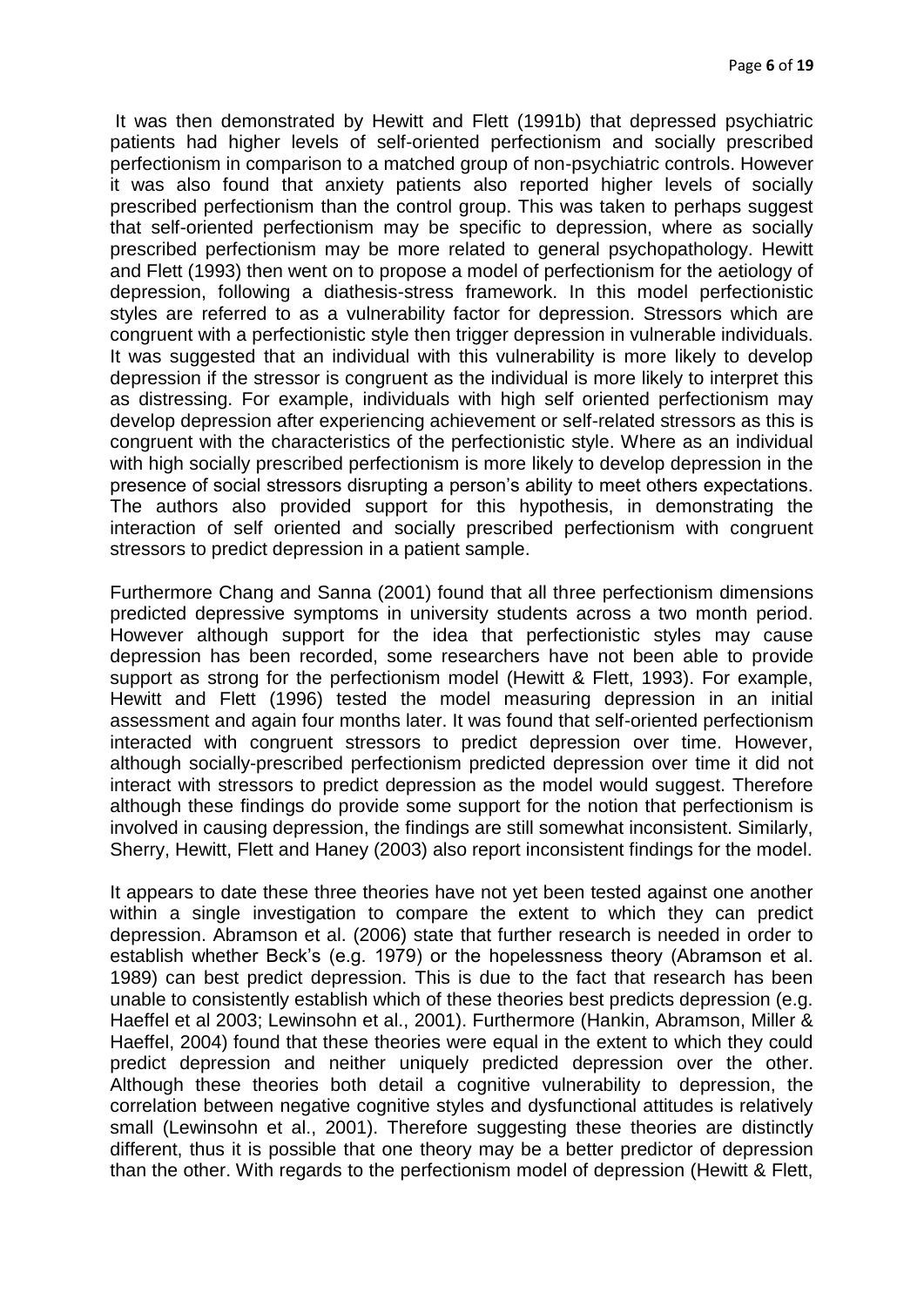1993), it also seems support is somewhat inconsistent (e.g. Hewitt & Flett, 1996; Sherry et al., 2003). However Sherry et al. (2003) suggest that the model of perfectionism may provide a more accurate account for depression than Beck's cognitive theory. The author's demonstrate that Beck's theory could not predict depressive symptoms when controlling for perfectionistic attitudes. Therefore, suggesting that perfectionism is an important factor contributing to depression, which may be better explained through a multidimensional model, such as that by Hewitt and Flett (1993).

It is important to understand or identify the causes of depression in order to successfully develop treatments which address these factors that lead to depression. In considering this, the current investigation will therefore compare these three theories, to investigate the extent to which they can each predict depression. Due to the fact that that all three theories follow a diathesis- stress framework it is important to also measure the contribution of stress in predicting depressive symptoms. Therefore the aims of the investigation are to determine the extent to which Beck's (e.g. 1979) theory, the hopelessness theory (Abramson et al., 1989), and the perfectionism model (Hewitt & Flett, 1993) can predict depression and how stress contributes to this prediction. This therefore leads to the research question; what is the role of perfectionism, cognitive styles, dysfunctional attitudes and stress in predicting depression in university students?

## **Method**

## **Design**

A correlational research design was used to determine if any of the predictor variables could predict the criterion variable. The criterion variable was participants' scores on the Beck Depression Inventory (BDI-II). The predictor variables were participant's scores on the Multidimensional Perfectionism Scale (MPS), Dysfunctional Attitudes Scale- Form A (DAS-A), Cognitive Styles Questionnaire (CSQ) and Hassles Assessment Scale for Students in College (HASS/col). This design was chosen as it would allow an interpretation of the extent to which Beck's (e.g. 1979) theory, the hopelessness theory (Abramson et al., 1989), and the perfectionism model (Hewitt & Flett, 1993) could predict high depression scores.

## **Participants**

Thirty university students were recruited from the North East via opportunity sampling to participate in the investigation. The sample consisted of 21 females and 7 males (sex not known for 2 participants) with a mean age of 22 (age ranging from 18-39). All participants were asked to complete the five self report measures detailed below.

## **Materials**

## **The Beck Depression Inventory (BDI-II; Beck, Steer & Garbin 1988)**

The BDI-II was used to measure the severity of depressive symptoms participants may be experiencing. The inventory is comprised of 21 items, each one assessing the intensity of a symptom or attitude associated with depression, which are rated on a scale of 0 to 3. The inventory is scored by summing the ratings given for each item on the scale. Scores on the inventory can range from 0-63 with higher scores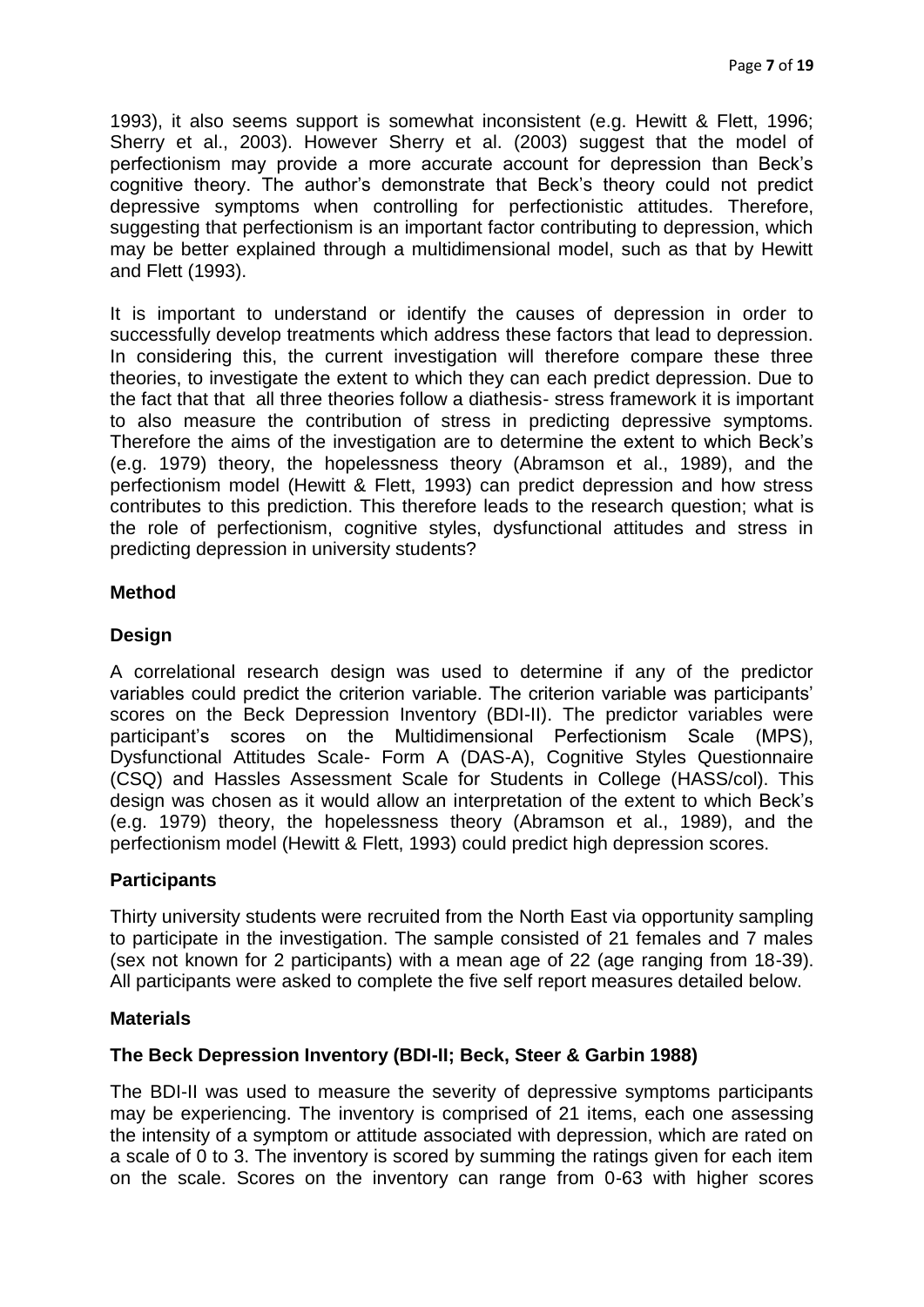representing a higher level of depressive symptoms. A score of <10 is said to show no or minimal depression, 10-18 mild to moderate depression, 19-29 moderate to severe depression and 30-63 severe depression. This scale has been validated in clinical and non clinical samples. In a meta-analysis (Beck et al., 1988) it was reported that its internal consistency yielded a mean coefficient alpha of 0.86 for psychiatric patients and 0.81 for non-psychiatric subjects. The concurrent validities of the BDI for psychiatric patients with clinical ratings were 0. 72. for non-psychiatric participants, the mean correlations of the BDI with clinical ratings was 0.60.

#### **The Multidimensional Perfectionism Scale (MPS; Hewitt & Flett, 1991a)**

The MPS was used to measure participant's levels of perfectionism. This measure was chosen as it was developed specifically to assess an individual's perfectionism levels based upon Hewitt and Fletts (1991a) perfectionism styles. The scale contains 45 items, with a subscale for each dimension of perfectionism (self oriented, socially prescribed and other oriented perfectionism) containing 15 items each. Participants rate there level of agreement with the items on a scale of 1 to 7 (1= strongly disagree, 7= strongly agree). An individual score is computed for self-oriented perfectionism, socially prescribed perfectionism and other oriented perfectionism each ranging from 7-105, with higher scores representing higher levels of perfectionism. For the purpose of this investigation these scores were totalled to provide an overall perfectionism score, ranging from 45- 315. Hewitt and Flett (1991a) provide evidence that the scale is a reliable measure in assessing perfectionism levels in university students. They provide internal consistency coefficients of .86 for self-oriented perfectionism, .82 for other oriented perfectionism, and .87 for socially prescribed perfectionism, showing adequate levels of internal consistency. Test–retest reliabilities were .88 for self-oriented perfectionism, .85 for other-oriented perfectionism, and .75 for socially prescribed perfectionism. The scale was also found to be valid in terms of its convergent validity.

## **Cognitive Styles Questionnaire (CSQ; Haeffel et al., 2008)**

The CSQ was chosen as it was developed specifically to measure negative cognitive styles based on the hopelessness theory of depression (Abramson et al., 1989). The CSQ assesses all three components of the cognitive vulnerability factor featured in the theory (i.e., causal attributions, consequences, and self-worth characteristics). The CSQ has 24-items, 12 items are negative event scenarios and 12 items are positive event scenarios. Participants rate items on a scale ranging from 1 to 7 (1 strongly disagree, 7 strongly agree). An individual's CSQ score is their average rating across the scales relevant to the cognitive vulnerability factor featured in the theory (stability, globality, consequences, and self-worth characteristics) for the 12 negative event items. Thus, to calculate a person's vulnerability score you calculate their average score for items C, D, E, and F for the 12 negative event scenarios (numbers 2, 4, 6, 7, 9, 10, 14, 16, 17, 18, 21, and 23). This composite score can range from 1 to 7, with higher scores reflecting greater levels of cognitive vulnerability to depression. The authors conclude that the CSQ has strong internal consistency and test–retest reliability with an impressive level of construct validity. Haeffel et al. (2008) report that across studies internal consistency for the CSQ composite score is excellent with alpha coefficients ranging from .88 to .96. They also provide evidence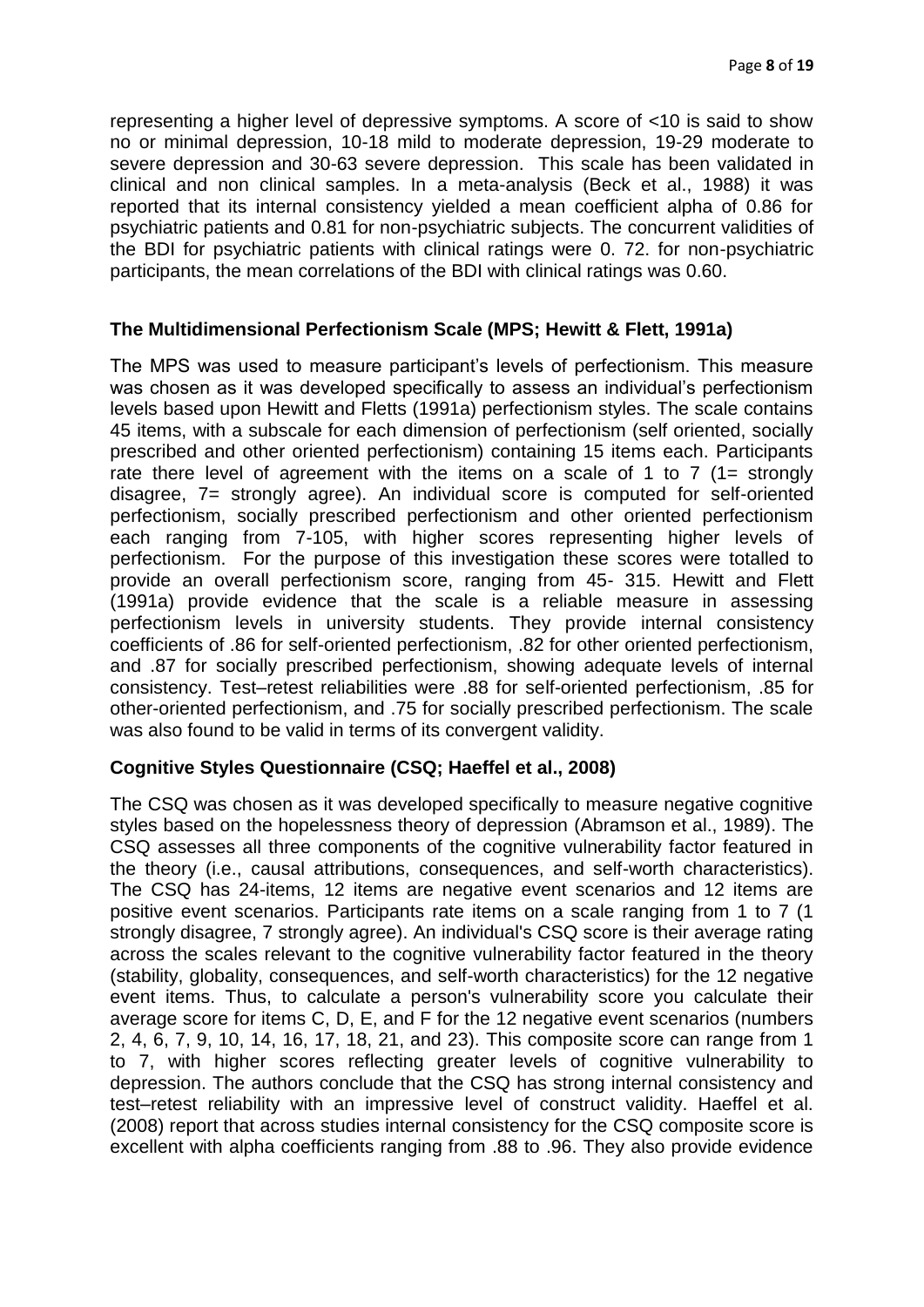of the CSQ having construct validity, as it behaves as cognitive vulnerability is theorized to behave in the theory.

## **Dysfunctional Attitudes Questionnaire Form A (DAS- A; Weissman & Beck, 1978)**

The Dysfunctional Attitude Scale was chosen to assess the level of an individual's dysfunctional attitudes as featured as a vulnerability to depression in Beck's theory (e.g. 1979) for depression. The DAS-A contains 40 items, each statement is rated on a scale ranging from 1 (totally disagree) to 7 (totally agree). Items 2,6,12,17,25,29,30,35,37 and 40 require reverse scoring. An individual's score is calculated by simply totalling their scores for each item, higher scores represent a higher level of dysfunctional attitudes. Weisman and Beck (1978) report a coefficient of .86 for the internal consistency of the DAS-A. The scale also produces a test-retest reliability of .71. The authors also demonstrate a high correlation between the DAS-A and the BDI with of .65, suggesting a significant relationship between an individual's score on the DAS and the intensity of their depression.

#### **Hassles Assessment Scale for students in college (HASS/col; Sarafino & Ewing, 1999)**

The HASS/col was used to measure the degree to which participants experience stressful life hassles. The HASS/col contains 54 items with three subscales per item, each item consist of a stressful hassle that may be experienced. The subscales are frequency of events, the unpleasantness of these events, and the amount of time an individual dwells upon them. An individual rates the stressful hassles for each subscale on a scale of 0-5, 0-4 and 1-5 respectively. The ratings on each subscale for each item are multiplied and the products are summed. This provides a total score which can range between 0 and 5,400 with higher scores representing higher overall stress levels. Sarafino and Ewing (1999) report substantial internal consistency for the HASS/col with a student population, with coefficients alphas for the three subscales being .90 for frequency, .92 for unpleasantness and .93 for dwelling.

## **Procedure**

The following procedure was granted ethical approval by the Undergraduate Ethics Committee. Participants were asked to arrange an appropriate time and location to participate in the study. First participants were provided with an information sheet explaining what the study involved and detailing any necessary information. Participants were then provided with a consent form to read and sign before participating. Participants were then asked to complete five self report questionnaires, detailed above, and advised this would take around forty five minutes. Upon completing the study participants were provided with a debrief sheet informing them about the nature of the study. The questionnaires were scored according to the instructions above and analysed using PASW statistics 18. Finally, the results were made available to participants via a participant feedback form.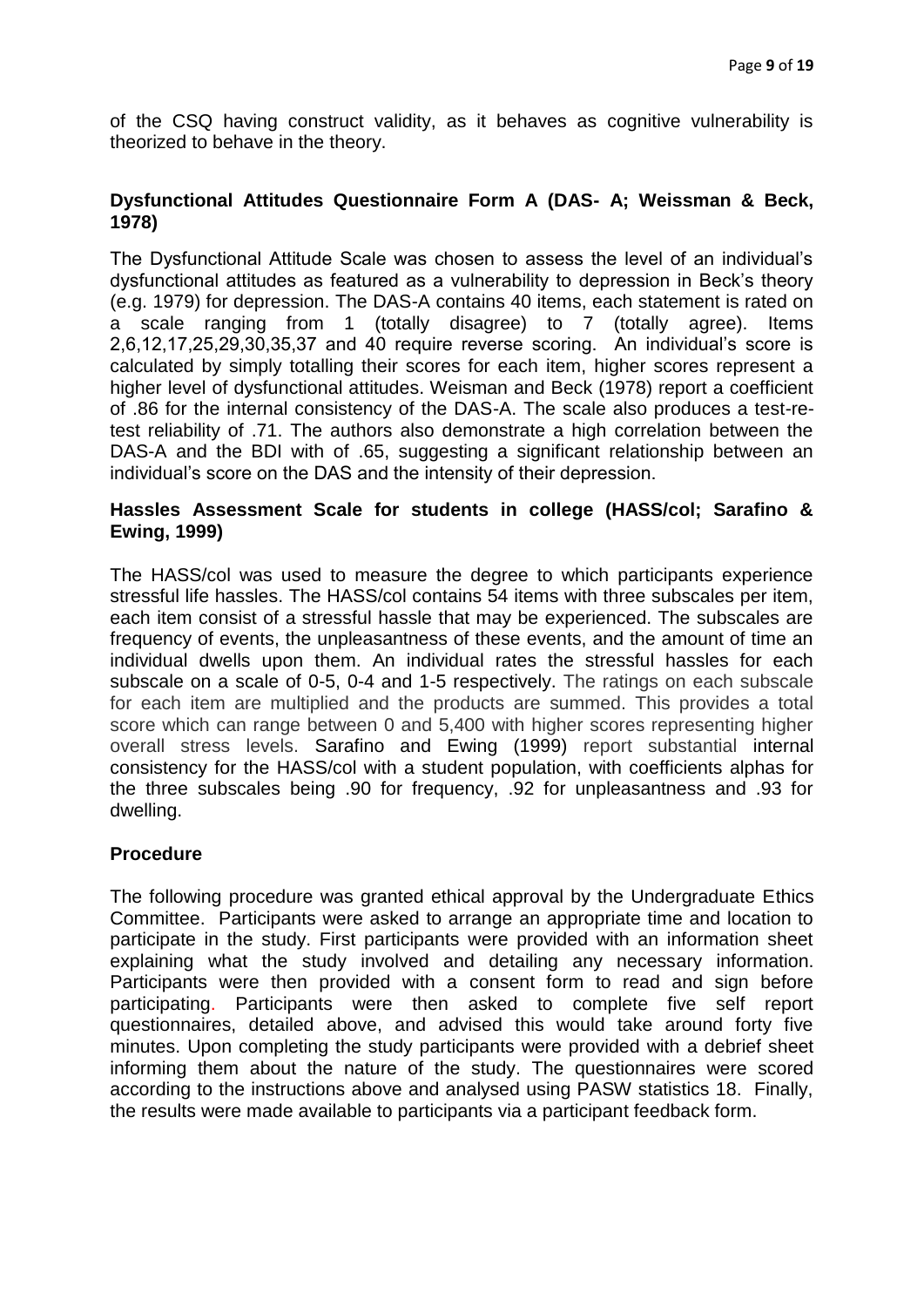#### **Ethical considerations**

In order to protect participants against psychological distress or embarrassment some terminology was amended for the purpose of the participant information and debrief sheet. Firstly, the title of the investigation referred to attitudes rather than dysfunctional attitudes and mood rather than depression. Similarly, regarding the description of the self report questionnaires, the BDI-II was said to measure mood rather than depression and the DAS-A was said to measure attitudes as opposed to dysfunctional attitudes.

#### **Results**

First, a correlation analysis was carried out, in order to examine the relationships between the predictor variables (CSQ, MPS, DAS and HASS/col scores) and the criterion variable (BDI scores), and to also record any correlations between the predictor variables. Descriptive statistics including means and standard deviations were also computed for all predictor variables and the criterion variable.

#### **Table 1**

Means, standard deviations and correlations between measures of cognitive styles, dysfunctional attitudes, perfectionism, stressful hassles and depressive symptoms (N=30)

| <b>CSQ</b><br><b>DAS</b><br><b>MPS</b><br><b>HASS/col</b><br><b>BDI</b> |  |
|-------------------------------------------------------------------------|--|
| <b>BDI</b>                                                              |  |
| <b>CSQ</b><br>$.630**$                                                  |  |
| <b>DAS</b><br>$.573**$<br>.553**                                        |  |
| <b>MPS</b><br>$.380*$<br>$.717**$<br>.329                               |  |
| $.541**$<br>$.627**$<br><b>HASS/col</b><br>$.447**$<br>$.446*$          |  |
|                                                                         |  |
| 11.46<br>4.13<br>132.93<br>184.00<br><b>Mean</b><br>594.83              |  |
| <b>SD</b><br>.89<br>8.53<br>37.15<br>38.56<br>459.03                    |  |

Note. \* p< .05 \*\* p< .01. BDI= Beck Depression Inventory. CSQ= Cognitive Styles Questionnaire. DAS= Dysfunctional Attitudes Scale. MPS= Multidimensional Perfectionism Scale. HASS/col= Hassles Assessment Scale.

Table 1 shows the mean BDI score was 11.46 (SD=8.53), the mean CSQ score was 4.13 (SD=.89), the mean DAS score was 132.93 (SD=37.15), the mean MPS score was 184.00 (SD=38.56), and the mean HASS/col score was 594.83 (SD=459.03). Table 1 also shows that CSQ, r(28)=.630, p<.001, DAS, r(28)=.573, p=.001 and HASS/col ,r(28)=.541, p=.002 scores were significantly related to BDI scores. However MPS scores were not significantly related to BDI scores, r(28)=.329,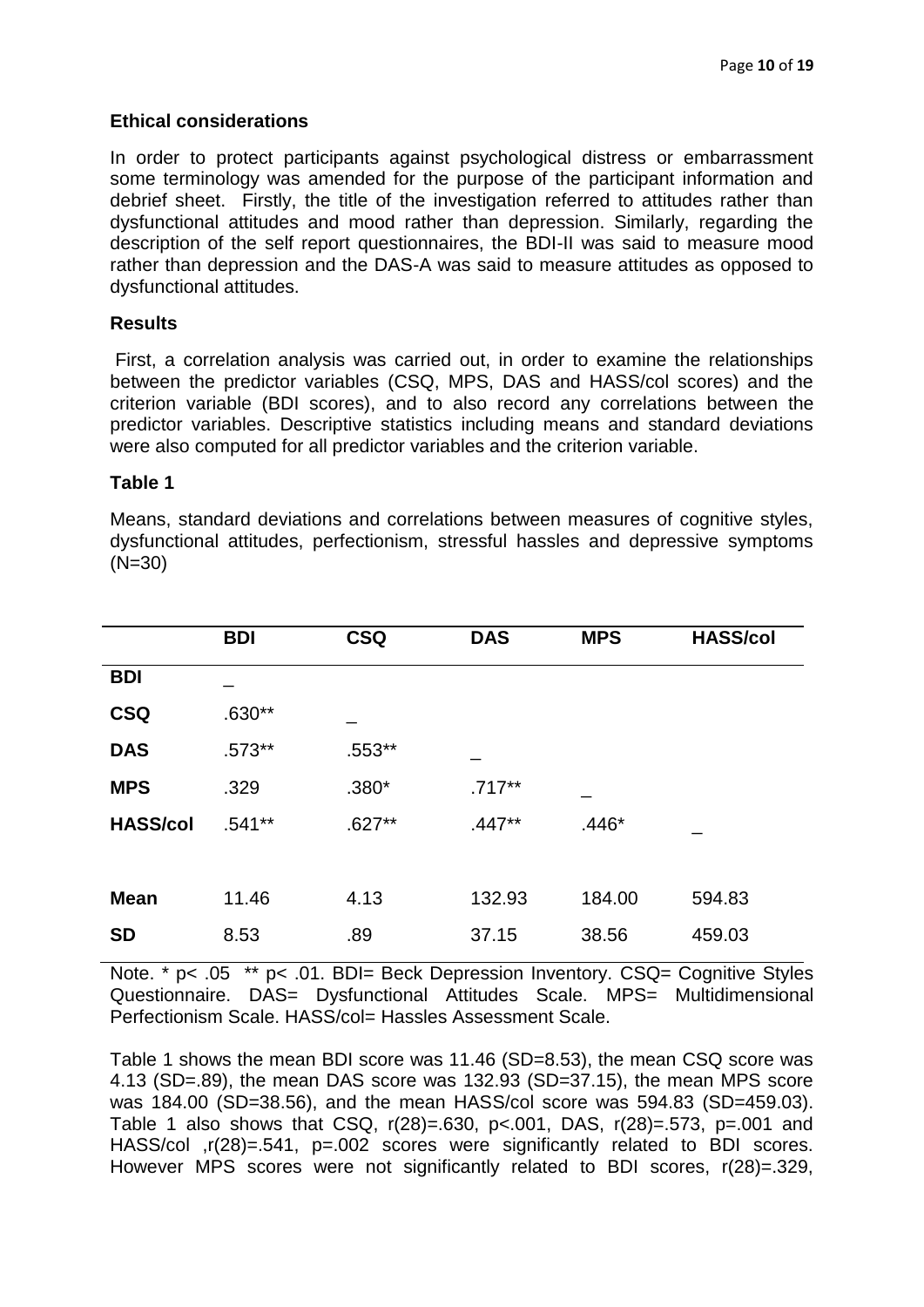p=.076, therefore MPS scores were removed from any further analysis. The predictor variables were also significantly related to one another. CSQ scores were significantly related to DAS scores (r(28)=.553, p=.002), CSQ scores were also significantly related to HASS/col scores (r(28)=.627, p<.001) and DAS scores were significantly related to HASS/col scores (r(28)=.447, p= .008).

Next multiple regression analysis were run (enter method) to investigate whether negative cognitive styles and stressful hassles (hopelessness theory; Abramson et al., 1989) or dysfunctional attitudes and stressful hassles (Beck's theory e.g. 1979) could predict depressive symptoms. Here, two separate regressions were carried out, one with cognitive styles and stressful hassles as predictors of depression scores, and one with dysfunctional attitudes and stressful hassles as predictors of depression scores.

## **Cognitive styles and stressful hassles as predictors of depression scores**

#### **Table 2**

Multiple regression analysis with cognitive styles and stressful hassles as predictors of depression scores (N=30)

Note. \*p<.05. \*\*p<.01. BDI= Beck Depression Inventory. CSQ= Cognitive Styles

|                 | В        | <b>Standard Error</b><br>в | β    |          | $R^2$    |
|-----------------|----------|----------------------------|------|----------|----------|
| <b>BDI</b>      |          |                            |      |          | $.431**$ |
| <b>Constant</b> | $-9.961$ | 6.342                      |      |          |          |
| <b>CSQ</b>      | 4.541    | 6.342                      | .479 | $2.569*$ |          |
| <b>HASS/col</b> | .004     | .003                       | .240 | 1.290    |          |

Questionnaire. HASS/col= Hassles Assessment Scale.

Table 2 shows the regression equation was significant;  $R<sup>2</sup>= .431$ ,  $F(2,27)=10.242$ , p<.001, therefore a combination of cognitive styles and stressful hassles significantly predicted high depression scores. CSQ scores made a significant contribution to the regression equation ( $t(27)$ = 2.569, p=.016). However HASS/col scores did not make a significant contribution  $(t(27)= 1.290, p=.208)$ . Therefore the regression shows that negative cognitive styles and stressful hassles together significantly predicted high depression scores, however only negative cognitive styles made an independently significant contribution in predicting high depression scores.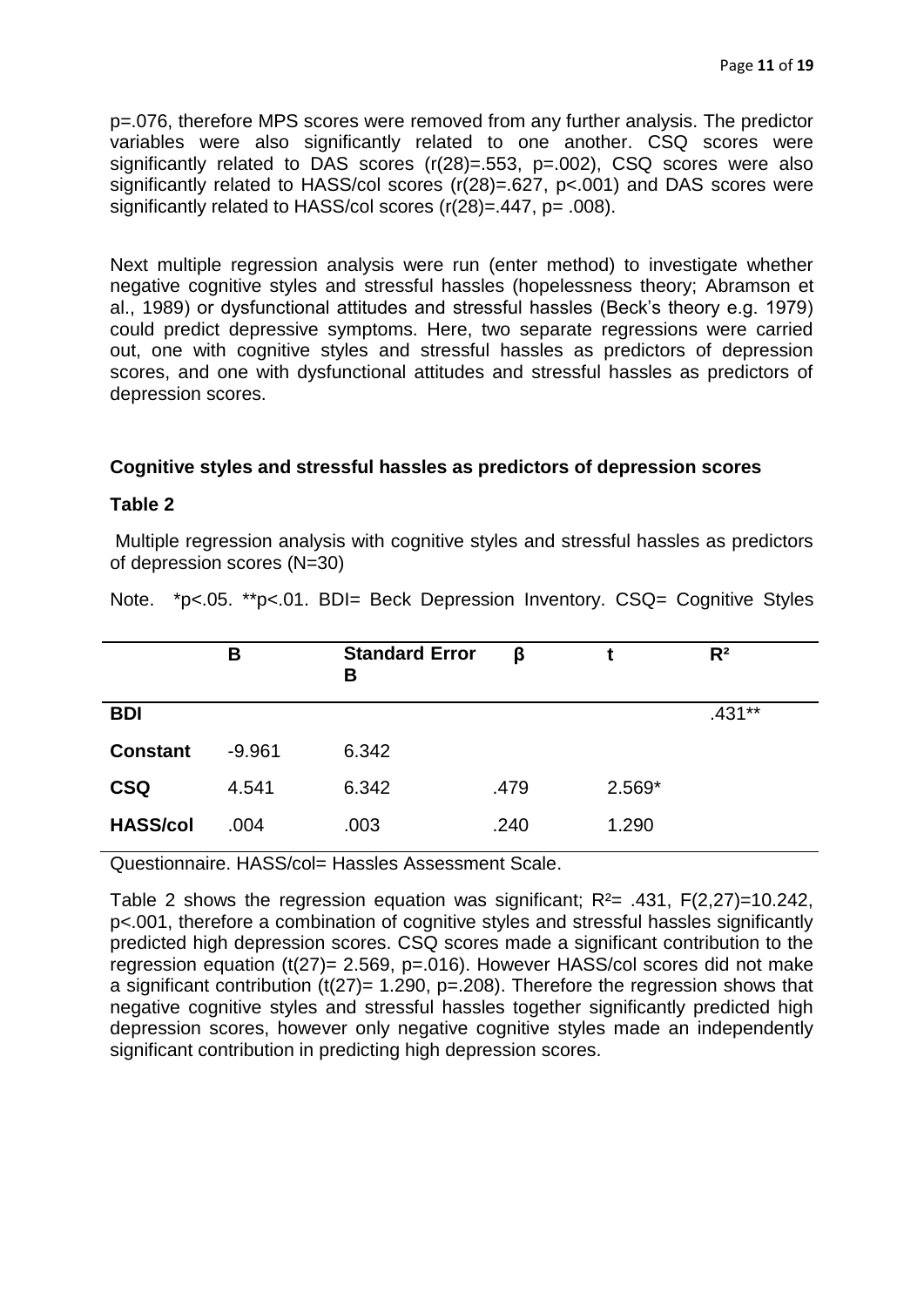## **Dysfunctional attitudes and stressful hassles as predictors of depression scores**

## **Table 3**

Multiple regression analysis with dysfunctional attitudes and stressful hassles as predictors of depression scores (N=30)

|                 | В        | <b>Standard</b><br>Error<br>В |      |          | $R^2$  |  |
|-----------------|----------|-------------------------------|------|----------|--------|--|
| <b>BDI</b>      |          |                               |      |          | .421** |  |
| <b>Constant</b> | $-4.825$ | 4.673                         |      |          |        |  |
| <b>DAS</b>      | .094     | .038                          | .346 | $2.451*$ |        |  |
| <b>HASS/col</b> | .006     | .003                          | .408 | 2.076*   |        |  |
|                 |          |                               |      |          |        |  |

Note. \* p<.05. \*\* p<.01. BDI= Beck Depression Inventory. DAS= Dysfunctional Attitudes Scale. HASS/col= Hassles Assessment Scale.

Table 3 shows the regression equation was significant;  $R^2$  = .421,  $F(2,27)$  = 9.823, p=.001, therefore a combination of dysfunctional attitudes and stressful hassles significantly predicted high depression scores. DAS scores  $(t(27)= 2.451, p=.021)$ and HASS/col scores ( $t(27)$ = 2.076, p= .048) both made a significant contribution to the regression equation. Therefore the regression shows that dysfunctional attitudes and stressful hassles together significantly predicted high depression scores, furthermore both dysfunctional attitudes and stressful hassles independently made a significant contribution in predicting high depression scores.

#### **Cognitive styles, dysfunctional attitudes and stressful hassles as predictors of depression scores**

A further multiple regression analysis (enter method) was carried out to see if one theory may be a stronger predictor of high depression scores than the other. Therefore cognitive styles (hopelessness theory; Abramson et al., 1989), dysfunctional attitudes (Beck's theory e.g. 1979) and stressful hassles were entered as predictors of depression scores.

#### **Table 4**

Multiple regression analysis with cognitive styles, dysfunctional attitudes and stressful hassles as predictors of depression scores (N=30)

|                 | в         | <b>Standard Error B</b> | - 6  |       | $R^2$  |
|-----------------|-----------|-------------------------|------|-------|--------|
| <b>BDI</b>      | $-13.376$ | 6.458                   |      |       | .488** |
| <b>Constant</b> |           |                         |      |       |        |
| <b>CSQ</b>      | 3.385     | 1.841                   | .357 | 1.838 |        |
| <b>DAS</b>      | .067      | .040                    | .291 | 1.691 |        |
| Hass/col        | .003      | .003                    | .178 | .968  |        |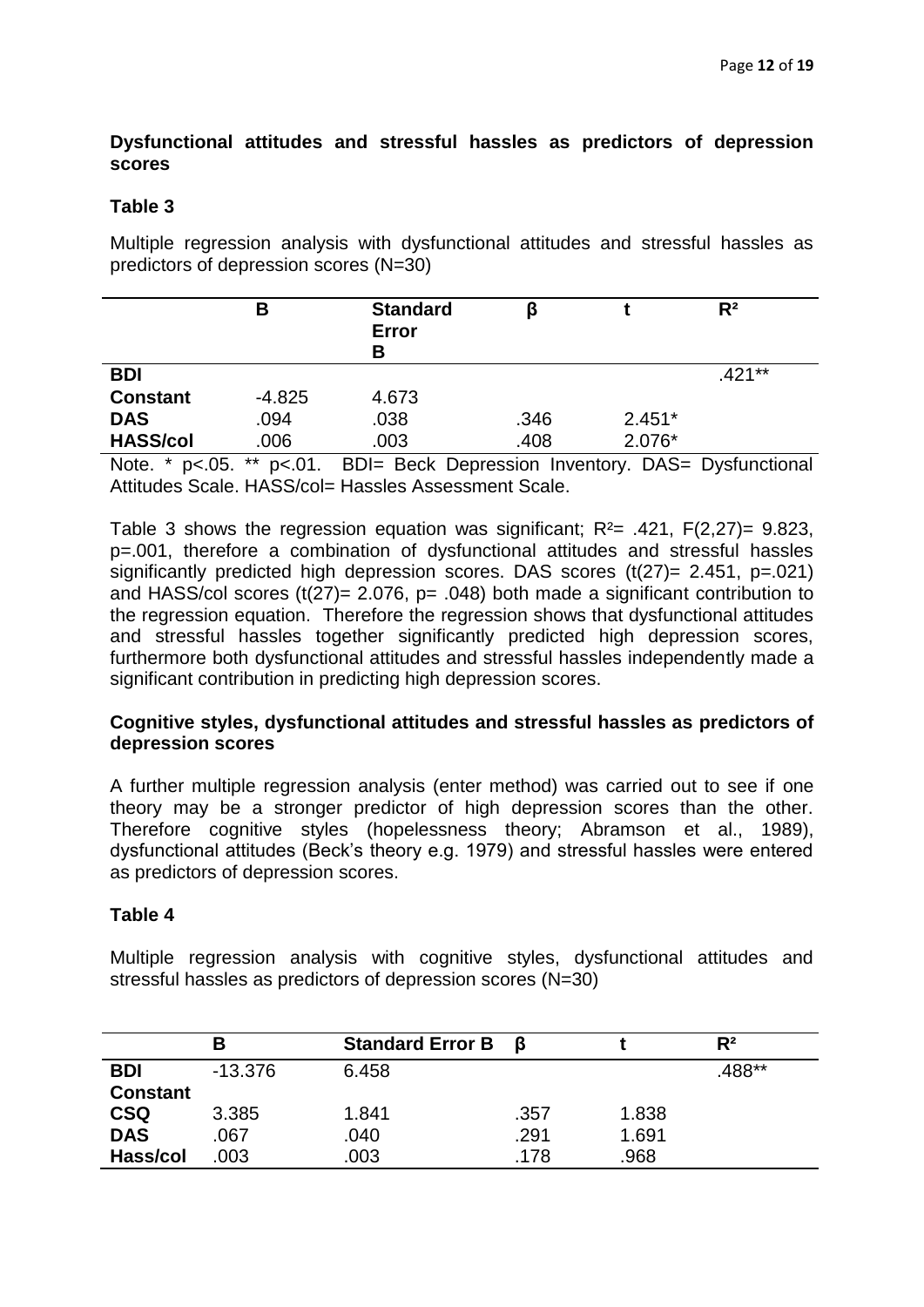Note. \* p< .05. \*\* p<.01. BDI= Beck Depression Inventory. CSQ= Cognitive Styles Questionnaire. DAS= Dysfunctional Attitudes Scale. HASS/col= Hassles Assessment Scale.

Table 4 shows the regression equation was significant;  $R^2$  = .488, F (2,26) = 8.252, p=.001, therefore a combination of cognitive styles, dysfunctional attitudes and stressful hassles significantly predicted high depression scores. However, neither CSQ (t(27)=1.838, p=.077), DAS (t(27)=1.691, p=.103) or HASS/col scores (t(27)=.968, p=342) made an independently significant contribution to the regression equation. Therefore the regression shows that negative cognitive styles dysfunctional attitudes and hassles together significantly predicted depressive symptoms; however no one independently made a significant contribution to predicting high depression scores.

## **Discussion**

The investigation was interested in the role of perfectionism, cognitive styles, dysfunctional attitudes and stress in predicting depression. The results revealed that perfectionism was not significantly correlated with depression. Negative cognitive styles and stressful hassles were found to significantly predict high depression scores, however only negative cognitive styles made a significant contribution to this prediction. It was also found that dysfunctional attitudes and stressful hassles significantly predicted high depression scores, both making a significant contribution to this prediction. Lastly, high depression scores were also predicted by the combination of negative cognitive styles, dysfunctional attitudes and stressful hassles. However here, dysfunctional attitudes, negative cognitive styles nor stressful hassles made an independently significant contribution to this prediction, suggesting no one is stronger than the others in predicting high depression scores. These findings will be discussed in relation to the extent to which the hopelessness theory (Abramson, et al., 1989), Beck's theory (e.g. 1979) and the perfectionism model (Hewtitt & Flett, 1993) can predict depression, in order to address the aims of the current study.

The perfectionism model (Hewitt & Flett, 1993) proposes that an individual may hold a set of perfectionist dimensions or styles that may make them vulnerable to developing depression. Specifically it is thought that self-oriented and sociallyprescribed perfectionistic styles may act as a vulnerability factor for depression. If an individual holds these perfectionistic styles then they may develop depression after experiencing stressors which are congruent with these styles. The current findings do not support the perfectionism model of depression (Hewitt & Flett) as no relationship between perfectionism and depression was found.

This also counters research that has shown that perfectionism styles predict depression. Such research includes that by Hewitt and Flett (1191b) who found that depressed patients had high levels of self-oriented and socially-prescribed perfectionism. Hewitt and Flett (1993) also provide evidence that self oriented and socially prescribed perfectionism interact with congruent stressors to predict depression. Chang and Sanna (2001) also found that all three perfectionism dimensions predicted depressive symptoms in university students. Hewitt and Flett (1996) reported inconsistent support for the perfectionism model (Hewitt & Flett,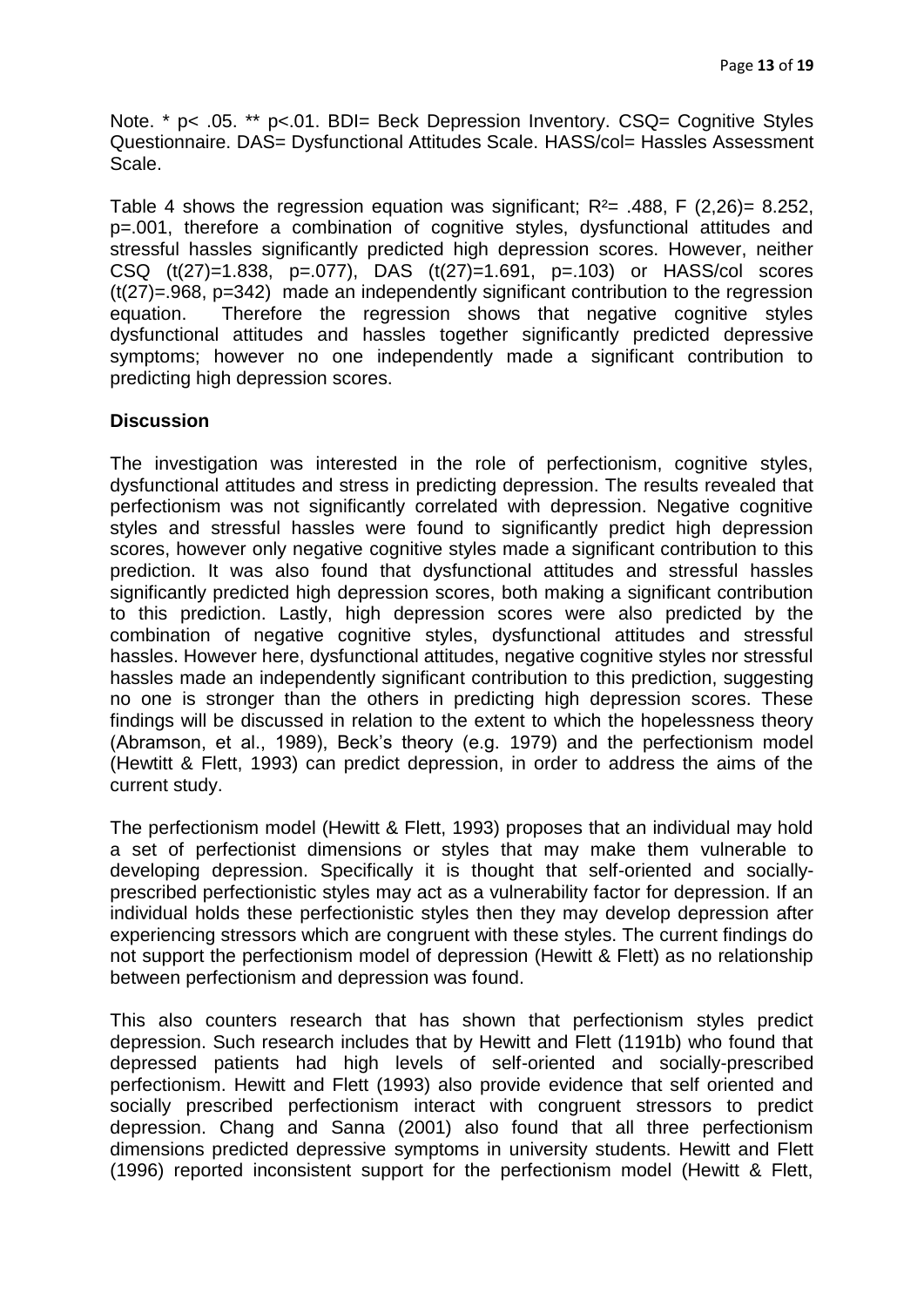1993), as self-oriented but not socially prescribed perfectionism interacted with congruent stressors to predict depressive symptoms. However these perfectionism dimensions were still shown to predict depression and therefore conflicts with what was found in the current investigation. Furthermore the findings are not in agreement with Sherry et al. (2003) conclusions, as they state the perfectionism model may serve as a better explanation for depression than Beck's theory (e.g. 1979). However the current findings oppose this idea as support has been shown for Beck's theory as dysfunctional attitudes were found to predict high depression scores, but not the perfectionism model (Hewitt & Flett, 1993). A possible reason that a relationship was not found between perfectionism and depression may be due to the fact that overall perfectionism was measured rather than looking at the relationship between each individual dimension and depression. Specifically because the model proposes that self-oriented and socially prescribed perfectionism interacts with stressors to cause depression. Therefore, possible lower scores for other-oriented perfectionism may have masked potentially higher scores in self- oriented and socially prescribed perfectionism. However Chang and Sanna, as stated above, report that all three dimensions were shown to predict depressive symptoms, so perhaps measuring overall perfectionism would not affect its relationship to depression.

The hopelessness theory of depression (Abramson et al. 1989) explains that individuals may hold a cognitive vulnerability to depression; this vulnerability is referred to as a negative cognitive style. An individual may hold a set of negative cognitive styles, where they attribute stable and global causes, negative consequences and negative characteristics about the self to negative life events. When individuals with negative cognitive styles experience negative life events, this increases the likelihood an individual will develop hopelessness, which in turn leads to depression. The current study provides support for the idea that negative cognitive styles, may lead to hopelessness and thus cause depression, as negative cognitive styles were found to predict high depression scores. However, the findings do seem to be inconsistent with the theories diathesis-stress hypothesis. The theory explains that in cognitively vulnerable individuals, depression may occur in the presence but not the absence of negative life events. Therefore, when combining stressful hassles and cognitive styles, both should have made a significant contribution to the prediction of depression. However, only negative cognitive styles were found to make an independently significant contribution to the prediction of high depression scores.

The results revealing that cognitive styles predicted high depression scores also supports previous research, such as that by Haeffel et al. (2003). Haefell et al. report that negative cognitive styles were accurately and consistently associated with depressive symptoms. Findings also support that by Metalsky and Joiner (1992) as they found cognitive styles were mediated by hopelessness to predict depression. However the authors report that cognitive styles and stress interacted to predict depressive symptoms, which is inconsistent with what was found in the current study. Similarly, Hankin et al. (2001) also found that the cognitive styles and stress interaction predicted an increase in depressive symptoms. On the other hand Lewinsohn et al. (2001) also failed to show an interaction of cognitive styles and stress in predicting depression.

It is possible that stress did not significantly predict depressive depression in the current study because the HASS/col (Sarafino & Ewing, 1999) requires participants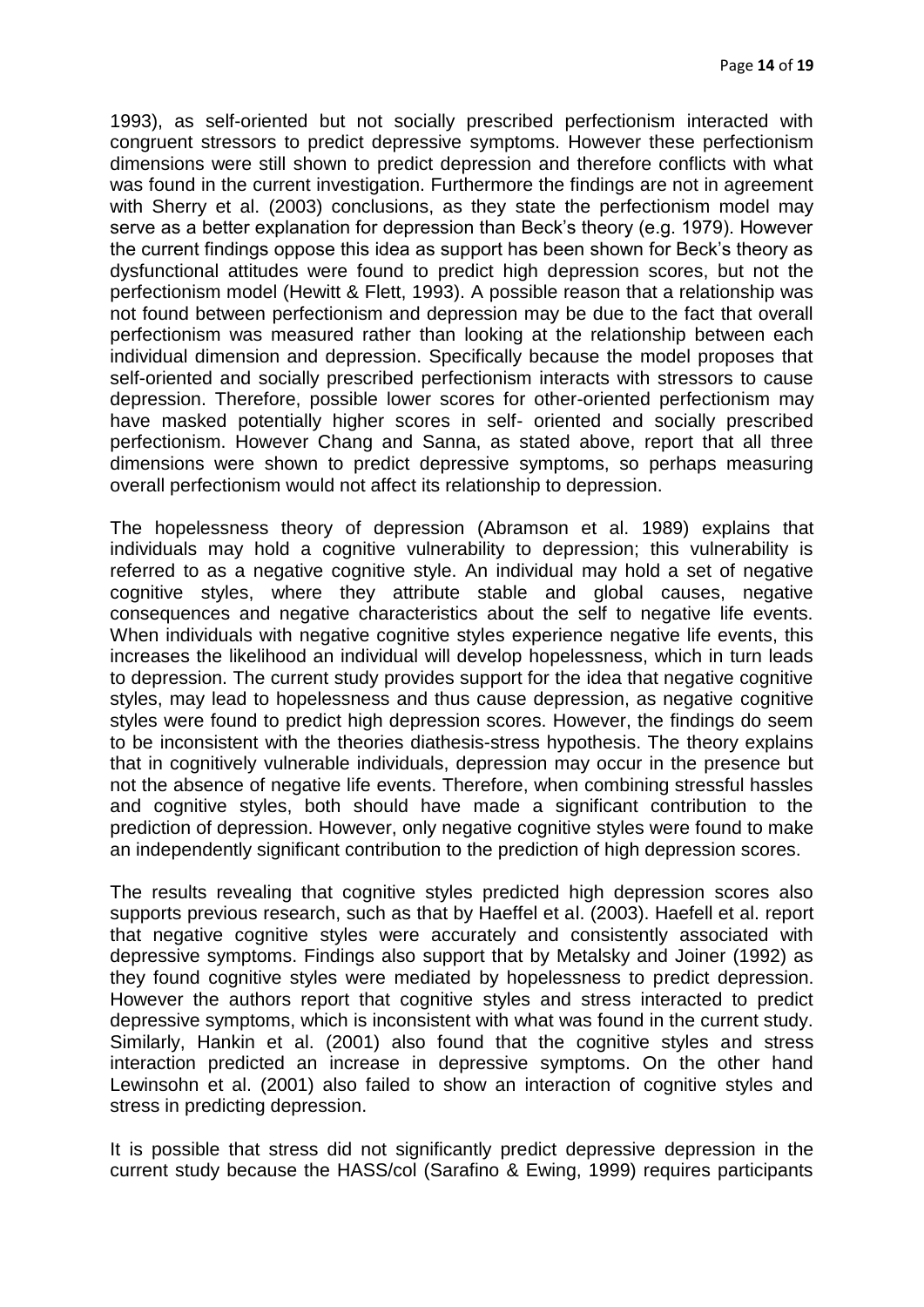to rate levels of stress experienced within the past month. It may be that levels of stress experienced in the past month may not have been sufficient enough to cause depression. It may be that the etiological chain of the hopelessness theory requires a longer period of time between experiencing stress and developing depression. This is because the interaction of negative cognitive styles and negative events is said to first activate hopelessness, which then consequently leads to the development of depression (Abramson at al., 1989). Alternatively, depression may have been triggered in individuals who experienced a stressful event occurring before the past month; however it was not reported as it occurred before the specified time period. Furthermore the mean score (see results, Table 1) for the HASS/col in the current study was lower than that reported in the development of the scale (Sarafino & Ewing, 1999). So it is possible that participants generally did not report high enough stress levels to enable stress to predict high depression scores.

Beck's (e.g. 1979) theory explains that individual may develop negative schemata early in life after experiencing a negative life event. These schemas are made up of a set of dysfunctional attitudes, which later in life, are triggered when the individual experiences negative life events congruent with these dysfunctional attitudes. When these dysfunctional attitudes are triggered they cause negative automatic thoughts, which leads to the development of depression. Findings were consistent with Beck's theory as dysfunctional attitudes and stressful hassles together predicted high depression scores, both making a significant contribution to this prediction. The current findings therefore also support previous research that provides evidence for Beck's theory of depression, some of which include the following investigations. Abela and D'Alesandro (2002) reported individuals with dysfunctional attitudes are likely to show increases in depressive mood, following the occurrence of negative life events. Joiner, et al. (1999) found students high in dysfunctional attitudes experienced increases in depressive symptoms in the presence of a low exam grade. Olinger et al. (1987) also found that a combination of dysfunctional attitudes and negative life events predicted high depression scores. However these findings seem to contradict some previous research, such as that carried out by Barnett and Gotlib (1990). They report that dysfunctional attitudes did not interact with negative life events to predict an increase in depressive symptoms. Although the current investigation did not study the interaction per se, it was shown that together, both stress and dysfunctional attitudes contributed to the prediction of depressive symptoms.

The results also suggest that neither Beck's theory (e.g. 1979) or the hopelessness theory (Abramson et al., 1989) may be better than the other at predicting depression. Although together, with stress they significantly predicted high depression scores, neither was shown to make an independently significant contribution to this prediction when controlling for the other. This supports findings by Hankin et al. (2001), who report that the theories were equal in the extent to which they could predict depression and neither uniquely predicted depression when controlling for the other. Although, this does conflict with research such as that by Haeffel et al. (2003), where it was reported that negative cognitive styles were more accurate than dysfunctional attitudes in predicting depression. However, cognitive styles and dysfunctional attitudes were significantly correlated with one another in the current study. This may explain why neither was shown to make an independently significant contribution in predicting depression. This however, was not found by Lewinsohn et al. (2001) who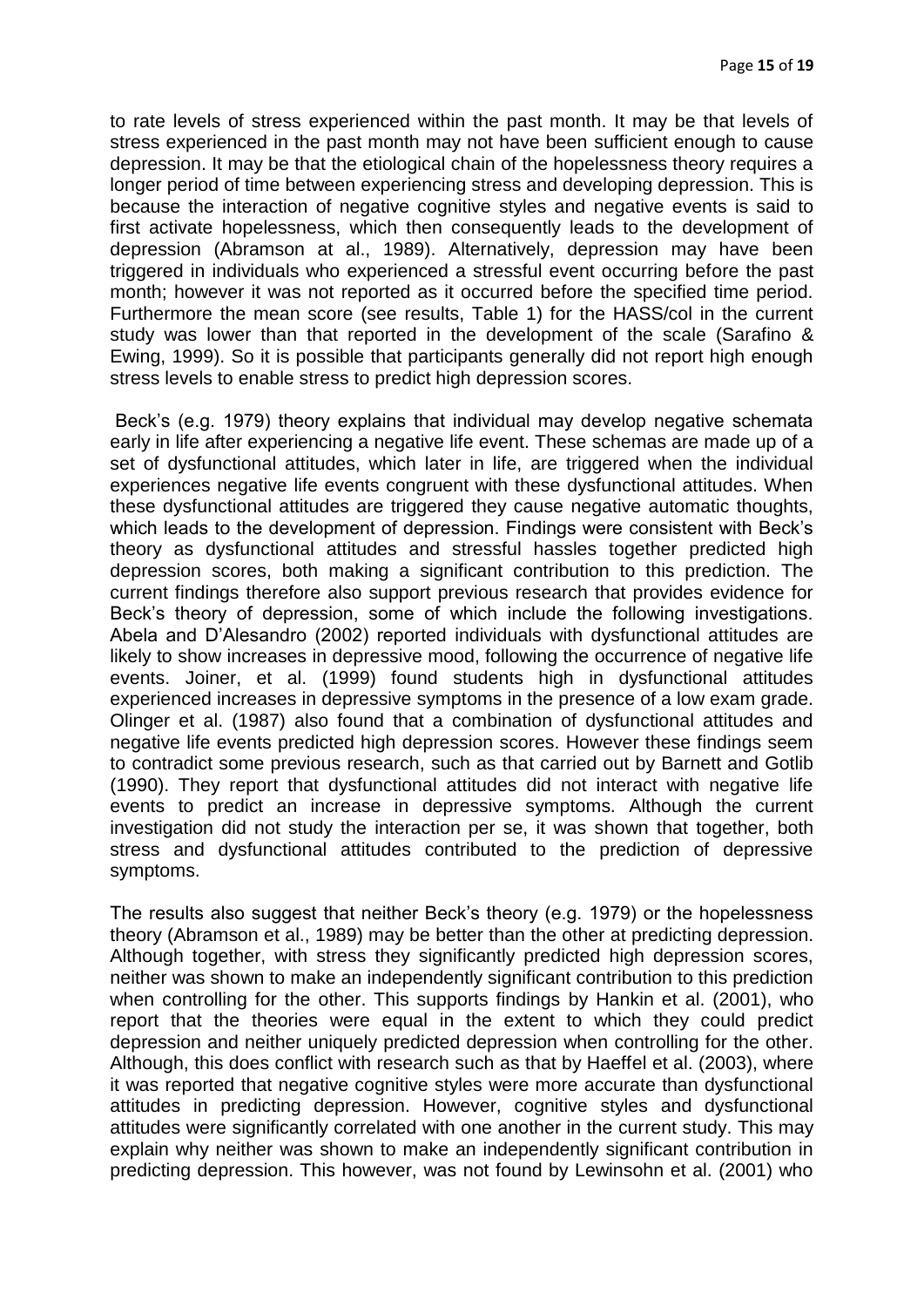explain that within research the correlation between dysfunctional attitudes and cognitive styles seems to be relatively small. Therefore, in future research, where a different sample is used, a difference in their ability to predict depression may be found.

The findings of this investigation have implications for the psychological treatment of depression. Although the diathesis-stress component of the hopelessness theory (Abramson, et al., 1989) was not supported, it is important to realise that in relation to therapy it may be more important to identify the cognitive vulnerability an individual may possess, as this can be addressed during therapy. It is important to note that both negative cognitive styles and dysfunctional attitudes were shown to predict high depression scores, however neither seemed to be better than the other at predicting depression. Currently cognitive therapy involves identifying dysfunctional attitudes and challenging these cognitions (Beck, 1979) and therefore Beck's theory (e.g. 1979) of depression is applied to therapy. Although this has shown to be an effective therapy for treating individuals with depression (e.g. Rupke, Blecke & Renfrow, 2006), perhaps practitioners should also be aware of the impact of negative cognitive styles when delivering cognitive therapy. However to identify and address both dysfunctional attitudes and cognitive styles during treatment would be time consuming, and relatively taxing for clients. It may be more beneficial to find out which of the two better explains the cause of depression, hence the one that's possibly more appropriate to address in therapy.

An area for future research could therefore be, to further investigate whether cognitive styles or dysfunctional attitudes can better explain the cause of depression. This seems appropriate due to the fact that cognitive styles and dysfunctional attitudes were significantly correlated with one another in the current study. Therefore the possible reason one was not found to be a stronger predictor of depression. This would provide an incite in to which theory may be a more appropriate application during cognitive therapy, providing a more efficient model, as opposed to addressing both cognitive styles and dysfunctional attitudes. Future research should also use a prospective design, where depressive symptoms and cognitions are measured across various time points. This would ensure that the cognitions could account for the cause of depression rather than a consequence of depression. The current investigation did not use a prospective design and therefore the results only provide a prediction of depression rather than measuring whether negative cognitive styles or dysfunctional attitudes are causes of depression (Lewinsohn et al., 2001). This may then lead to further research; if it emerges that negative cognitive styles may better explain the cause of depression. For example, research could look into comparing the effectiveness of two forms of cognitive therapy in treating depression. One form identifying and challenging negative cognitive styles, and the other identifying and challenging dysfunctional attitudes. This would allow a direct comparison between the two to determine whether actually changing or modifying cognitive therapy would be beneficial, and lead to better treatment outcomes for clients with depression.

In conclusion, the current study appears to be the first to compare Beck's (e.g. 1979) theory, the hopelessness theory (Abramson et al. 1989), and the perfectionism model (Hewitt & Flett, 1993) within a single investigation. Therefore it has expanded upon previous research investigating whether these theories can explain the cause of depression, and extended knowledge relating to the extent to which each theory can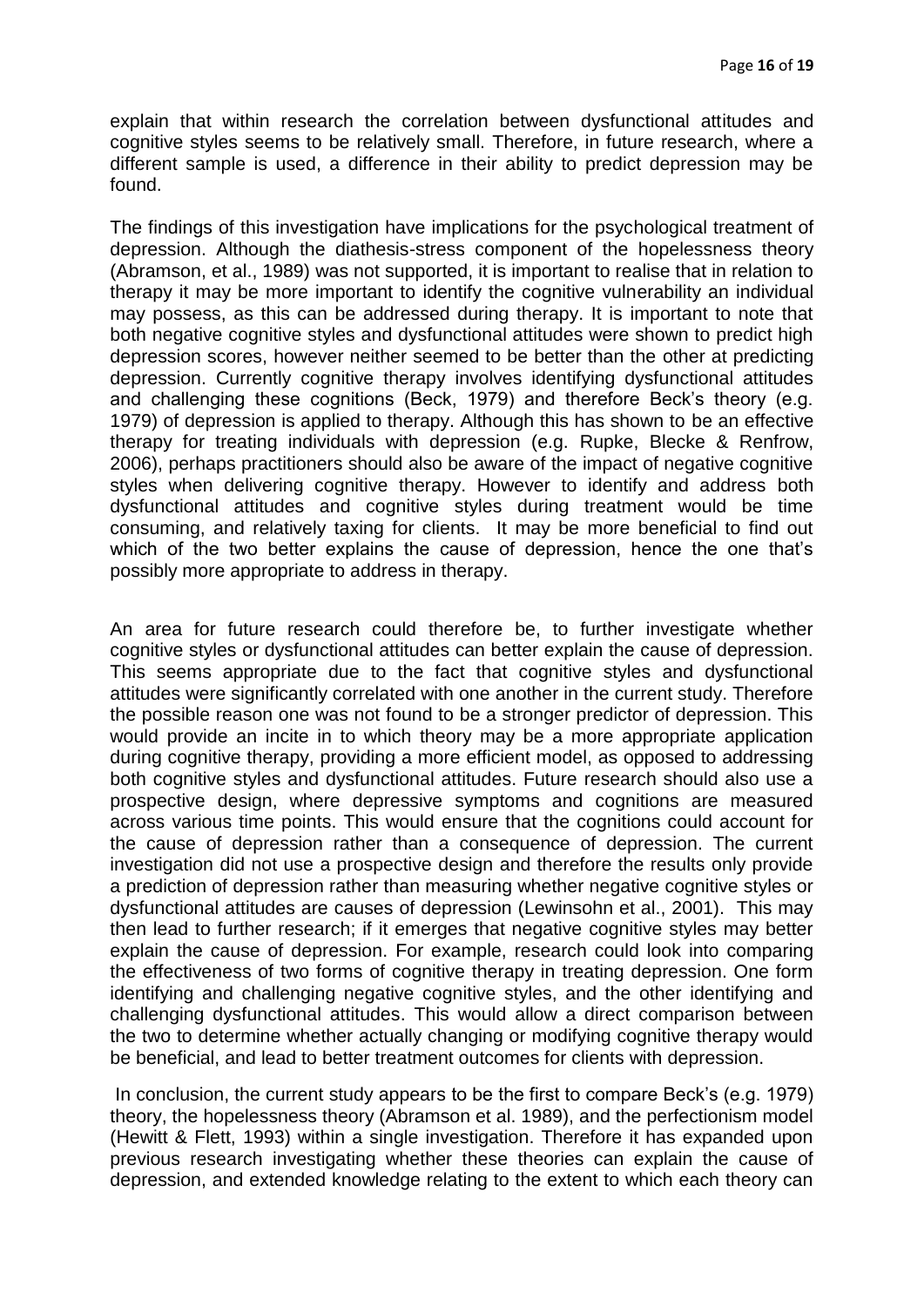predict depression. Evidence was provided that perfectionism was not related to depression, contradictory of the perfectionism model (Hewitt & Flett) of depression. Both negative cognitive styles and dysfunctional attitudes were found to predict high depression scores, however neither appeared to be a more accurate predictor of depression than the other. This therefore provides support for the cognitive vulnerability proposed by both Beck's theory and the hopelessness theory (Abramson et al.) of depression. The findings also seem to support the diathesisstress hypothesis of Beck's theory of depression, but not the hopelessness theory (Abramson et al.). It is suggested that future research should further investigate whether Beck's theory or the hopelessness theory (Abramson et al.) can better explain the cause of depression using a prospective design.

#### **References**

Abela, J.R.Z., & D'Alessandro, D.U. (2002). Beck's cognitive theory of depression: A test of the diathesis-stress and causal mediation components. *British Journal of Clinical Psychology*, 41(2), 111-128.

Abramson, L. Y., Metalsky, G. I. & Alloy, L. B. (1989). Hopelessness depression: A theory-based subtype of depression. *Psychological Review,* 96(2), 358-372.

Alloy, L.B., Abramson, L.Y., Whitehouse, W.G, Hogan, M.B., Pan Zerella, C., & Rose, D.T. (2006) Prospective Incidence of First Onset and Recurrence of Depression in Individuals at High and Low Cognitive Vulnerability Risk for Depression. *Journal of Abnormal Psychology,* 115(1), 145-156.

Abramson, L. Y., Seligman, M. E. P. & Teasdale, J. D. (1978). Learned helplessness in humans: Critique and reformulation. *Journal of Abnormal Psychology,* 87(1), 49- 74.

Barnett, P. A., & Gotlib, I. H. (1990) Cognitive vulnerability to depressive symptoms among men and women. *Cognitive Therapy and Research, 14(1)*, 47–61.

Beck, A. T., Rush, A. J., Shaw, B. F., & Emery, G. (1979). *Cognitive therapy of depression*. New York: Guilford Press.

Beck, A. T., Steer, R. A., & Garbin, M. G. (1988). Psychometric properties of Beck Depression Inventory: Twenty five years of evaluation. *Clinical Psychology Review*, 8(1), 77-100.

Chang, E. C. & Sanna, L. J. (2001). Negative attribution style as a moderator of the link between perfectionism and depressive symptoms: Preliminary evidence for an integrative model. *Journal of Counselling Psychology,* 48(4), 490-495.

Haeffel, G. J., Abramson, L. Y., Voelz, Z. R., Metalsky, G. L., Halberstadt, L. & Dykman, B. M. (2003). Cognitive vulnerability to depression and lifetime history of Axis I psychopathology: A comparison of negative cognitive styles (CSQ) and dysfunctional attitudes (DAS). *Journal of Cognitive Psychotherapy: An International Quarterly,* 17(1), 3-22.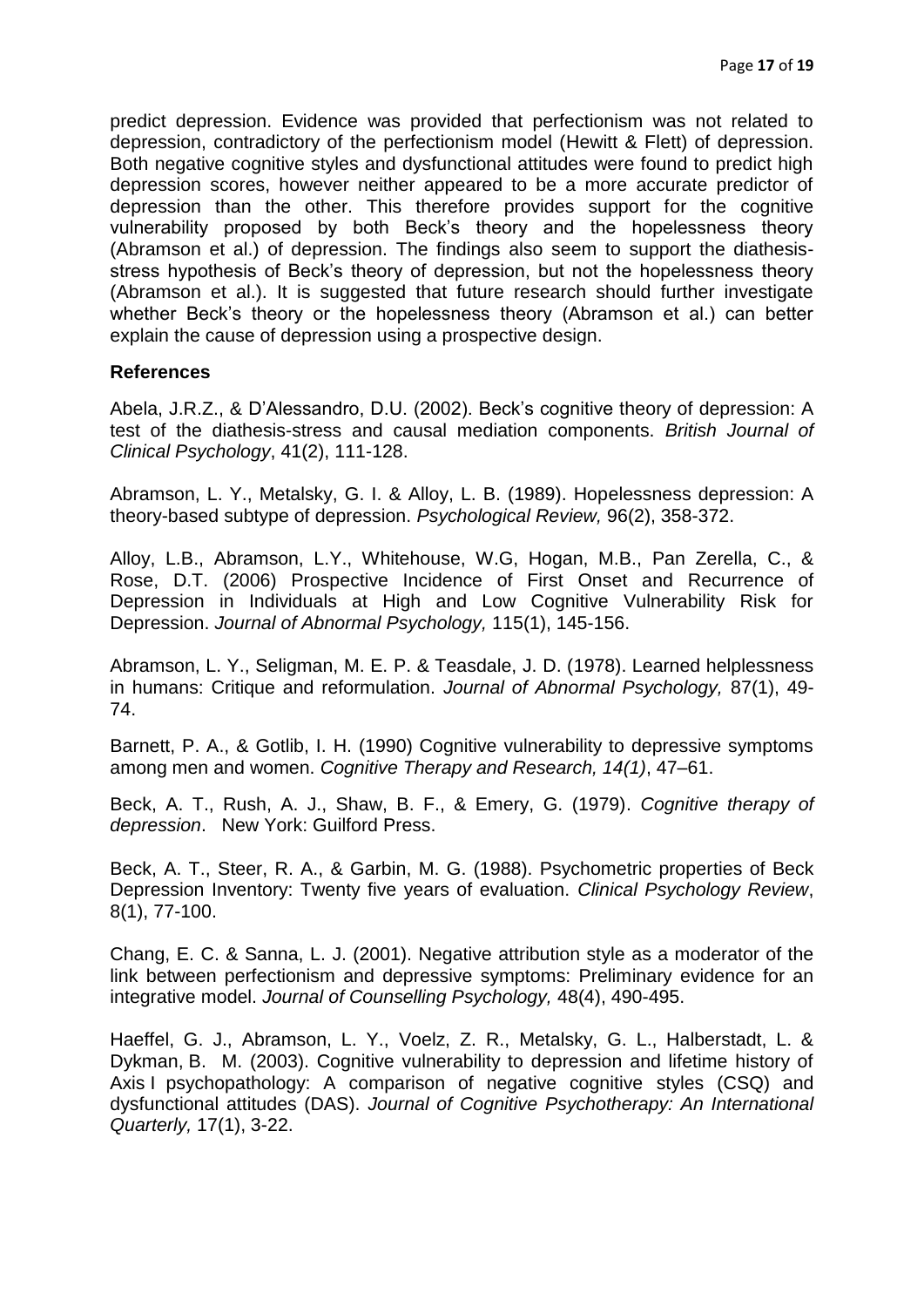Haeffel, G.J., Gibb, B.E., Metalsky, G.I., Alloy, L.B., Abramson, L.Y., Hankin, B.L., Joiner, T.E., & Swendsen, J.D. (2008). Measuring cognitive vulnerability to depression: Development and validation of the cognitive styles questionnaire. *Clinical Psychology Review.* 28(5), 824-836.

Hankin, B. L., Abramson, L. Y., Miller, N., & Haeffel, G. J. (2004). Cognitive vulnerability- stress theories of depression: Examining affective specificity in the prediction of depression versus anxiety in three prospective studies. *Cognitive Therapy and Research*, 28(3), 309–345.

Hankin, B.J., Abramson, L.Y., & Siller, M. (2001). A Prospective Test of the Hopelessness Theory of Depression in Adolescence. *[Cognitive Therapy and](http://www.springerlink.com/content/0147-5916/)  [Research](http://www.springerlink.com/content/0147-5916/)*, [259\(5\)](http://www.springerlink.com/content/0147-5916/25/5/), 607-632.

Hewitt, P. L., Flett, G. L. & Ediger, E. (1996). Perfectionism and depression: Longitudinal assessment of a specific vulnerability hypothesis. *Journal of Abnormal Psychology,* 105(2), 276-280.

Hewitt, P. L. & Flett, G. L.(1991b). Dimensions of perfectionism in unipolar depression. *Journal of Abnormal Psychology,* 100(1), 98-101.

Hewitt, P. L. & Flett, G. L. (1991a). Perfectionism in the self and social contexts: Conceptualization, assessment, and association with psychopathology. *Journal of Personality & Social Psychology,* 60(3), 456-470.

Joiner, T. E., Metalsky, G. I., Lew, A. & Klocek, J. (1999). Testing the causal mediation component of Beck's theory of depression: Evidence for specific mediation. *Cognitive Therapy & Research,* 23(4), 401-412.

Kessler, R.C., Berglund, P., Demler., O., Jin, R., Merikangas, K.R., Rush, A.J., Walters, E.E. & Wang, P.S.(2003). The epidermology of major depressive disorder: results form the National Comorbidity Survey Replication (NCS-R). *Journal of the American Medical Association*, 289 (23), 3095-3105.

Metalsky, G. I., Joiner, T. E., Hardin, T. S., & Abramson, L. Y. (1993). Depressive reactions to failure in a naturalistic setting: A test of the hopelessness and selfesteem theories of depression. *Journal of Abnormal Psychology, 102(1),* 101-109.

Metalsky, G. L, & Joiner. T. E. (1992). Vulnerability to depressive symptomatology: A prospective test of the diathesis-stress and causal mediation components of the hopelessness theory of depression. *Journal of Personality and Social Psychology, 63 (4),* 667-675.

Olinger, L. J., Kuiper, N. A., &Shaw, B. F. (1987). Dysfunctional attitudes and stressful life events: An interactive model of depression. *Cognitive Therapy and Research, 11(1)*, 25–40.

Robins, C. J., Block, P., &Peselow, E. D. (1990). Cognition and life events in major depression: A test of the mediation and interaction hypotheses. *Cognitive Therapy and Research, 14(3)*, 299–313.